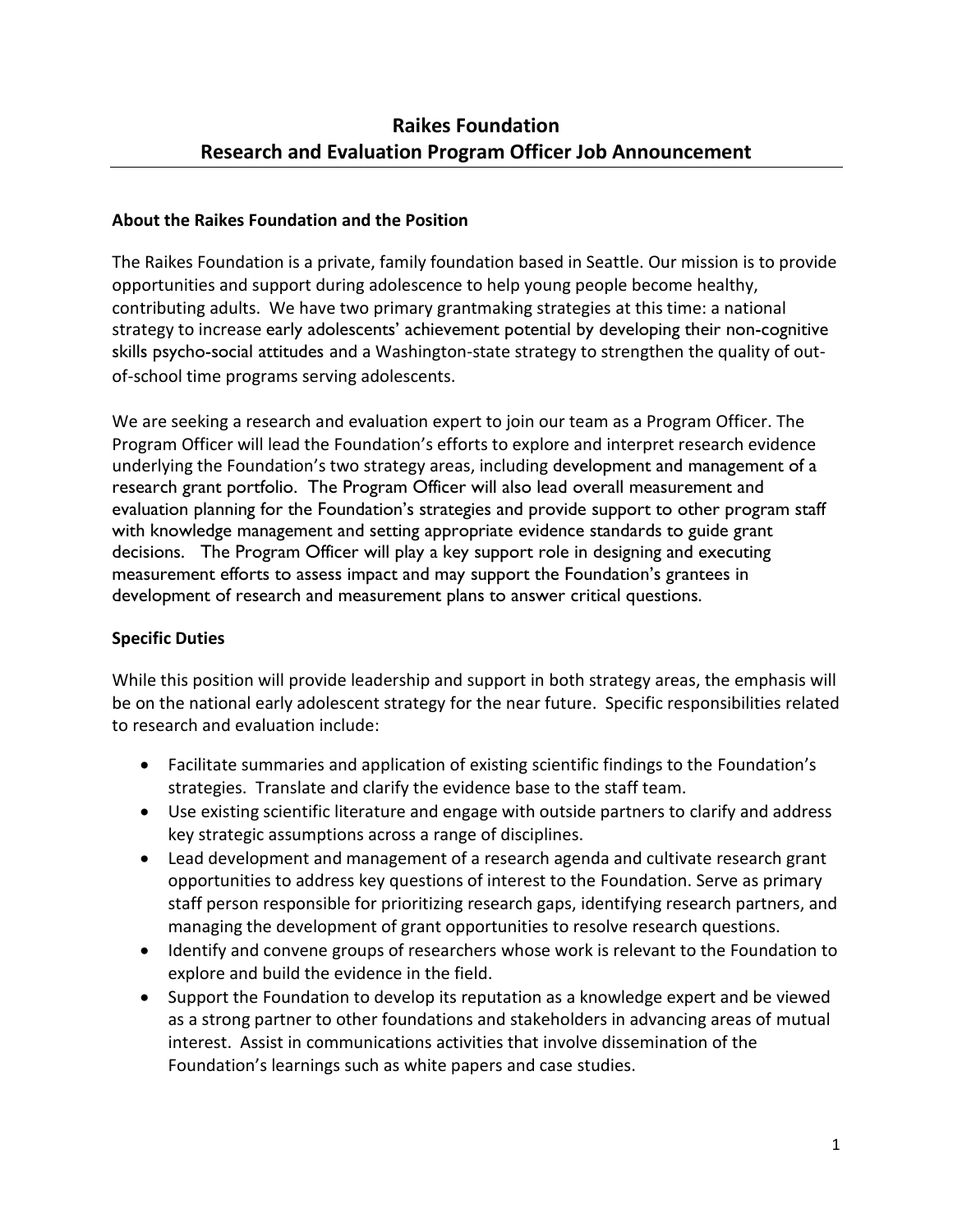- Lead knowledge management efforts by helping team members follow and use emerging research and evaluation results in their work as well as support staff to capture, analyze and incorporate their own learnings to inform the Foundation's work. Ensure continuous attention to the Foundation's learning questions.
- Provide significant guidance on development of appropriate evidence standards that can be used to conduct due diligence and review new grant opportunities. Review adequacy of evidence from prior grant decisions and advise on course corrections if applicable.
- Lead and provide significant support to team members in the design and execution of consistent evaluation efforts at the grant, initiative and portfolio levels to track progress against goals. Interface with external, third-party evaluators as appropriate.
- Working with other team members, help support grantees in development of research and measurement plans to answer critical questions. Work with other team members to create reasonable reporting standards for grantees.
- Support grantee capacity-building in measurement and evaluation, as appropriate, and bring technical assistance when needed. Assist in the analysis and interpretation of data on evaluation results.

# **Required and Desired Qualifications:**

- Scientific background/PhD in adolescent development or related area required, such as psychology, public health, education, medicine, or sociology.
- Proven ability to analyze and interpret quantitative and qualitative data analyses. Proficiency in data analysis software packages (SPSS, Stata, SAS or other software packages) demonstrated through prior publication of research findings.
- Expertise in translating research findings into implications for program design and/or policy, demonstrated through numerous projects and/or years of experience translating research findings for lay audiences.
- Advanced evaluation design capability.
- 5+ years experience and proven excellence in working with community- or school-based providers in developing and/or evaluating interventions.
- Enthusiasm and aptitude at working hands-on with grantees.
- Experience working effectively as a part of a small, dynamic staff team.
- Experience managing third-party contractors or consultants and work product.
- Exceptional communication, analytic and strategy development skills are essential, as is the ability to think creatively and boldly while remaining focused on the detail-oriented work required by the position.
- Excellent judgment is assumed. A sense of humor is a plus.
- Strong computing skills and knowledge of Microsoft Office suite are essential.
- Ability to travel nationally, approximately 10-15% time.

The Research and Evaluation Program Officer position will be based in Seattle.